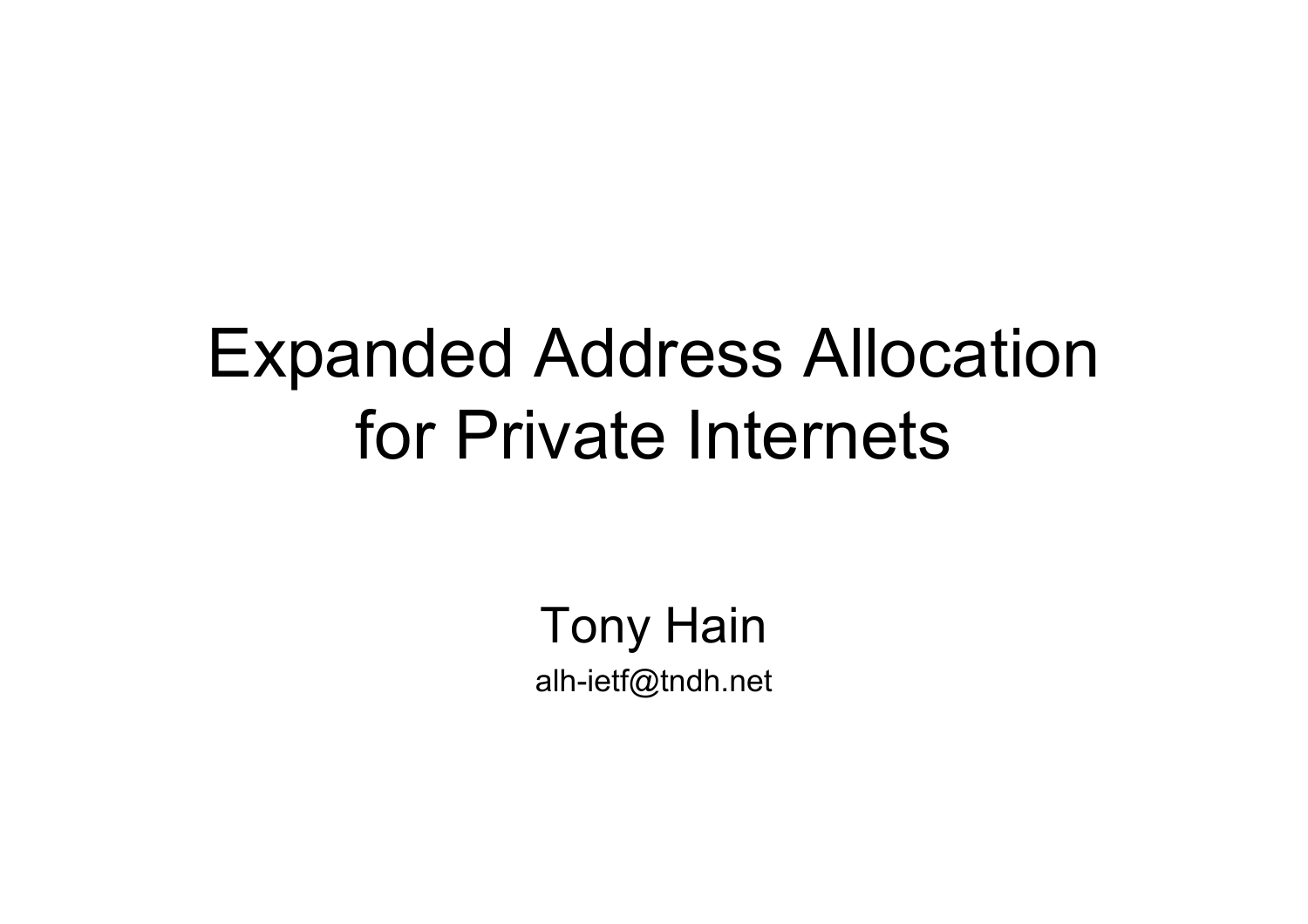### Problem Statement

- Policy conflict :
	- Interpretation that networks that intend to be private should use RFC 1918 private space.
	- Space provided in RFC 1918 is inadequate to meet the needs of larger networks.
- Attitude conflict :
	- Address management is paramount; modify business process to fit within space provided and expose operations plans for any public space acquired.
	- Business process & costs are paramount; modify allocation to streamline operations and reject external scrutiny of procedures.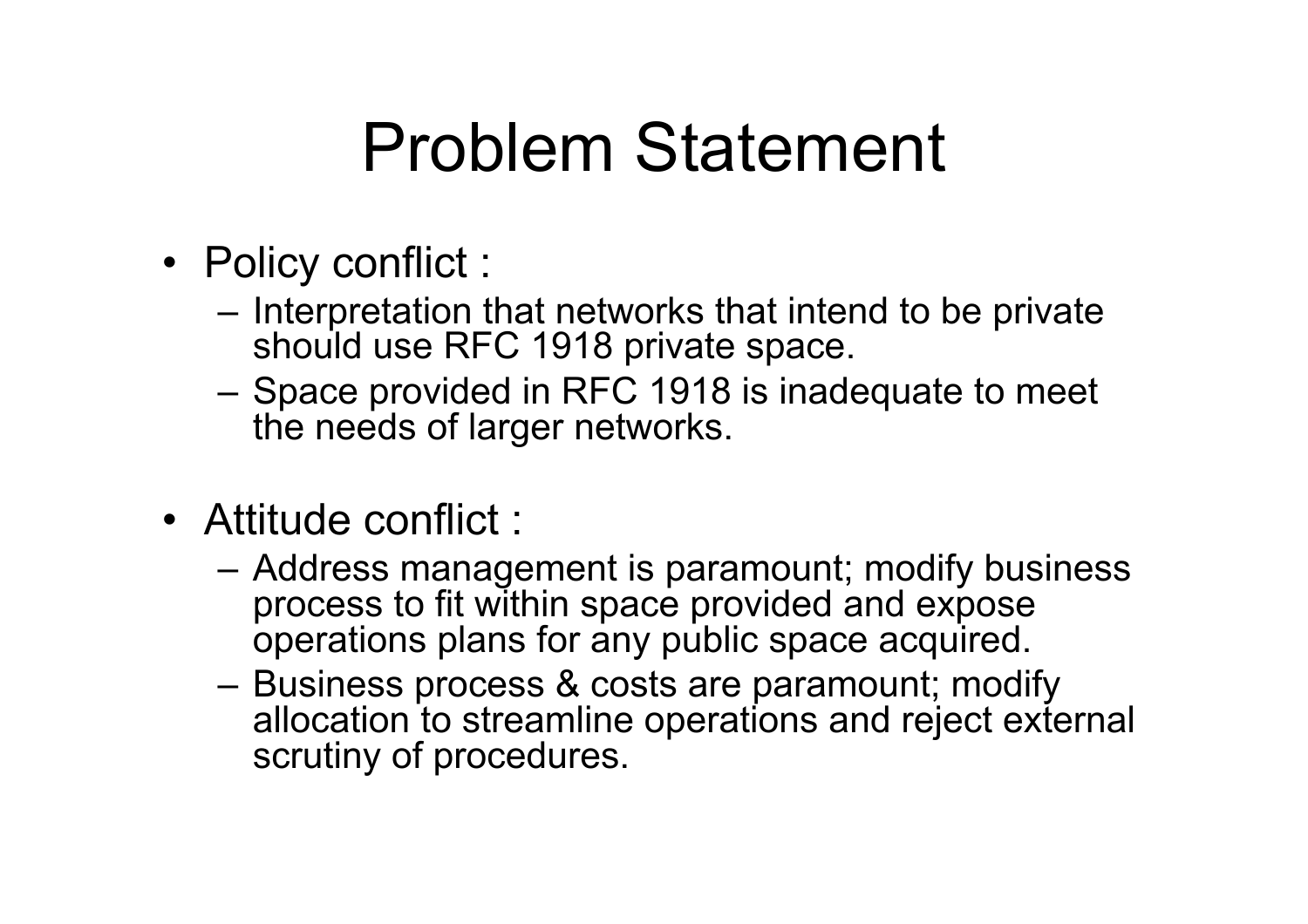### Proposal

#### Allocate additional IPv4 /8's for private use: draft-hain-1918bis-01.txt

Prime recommended candidates are 1/8 & 223/8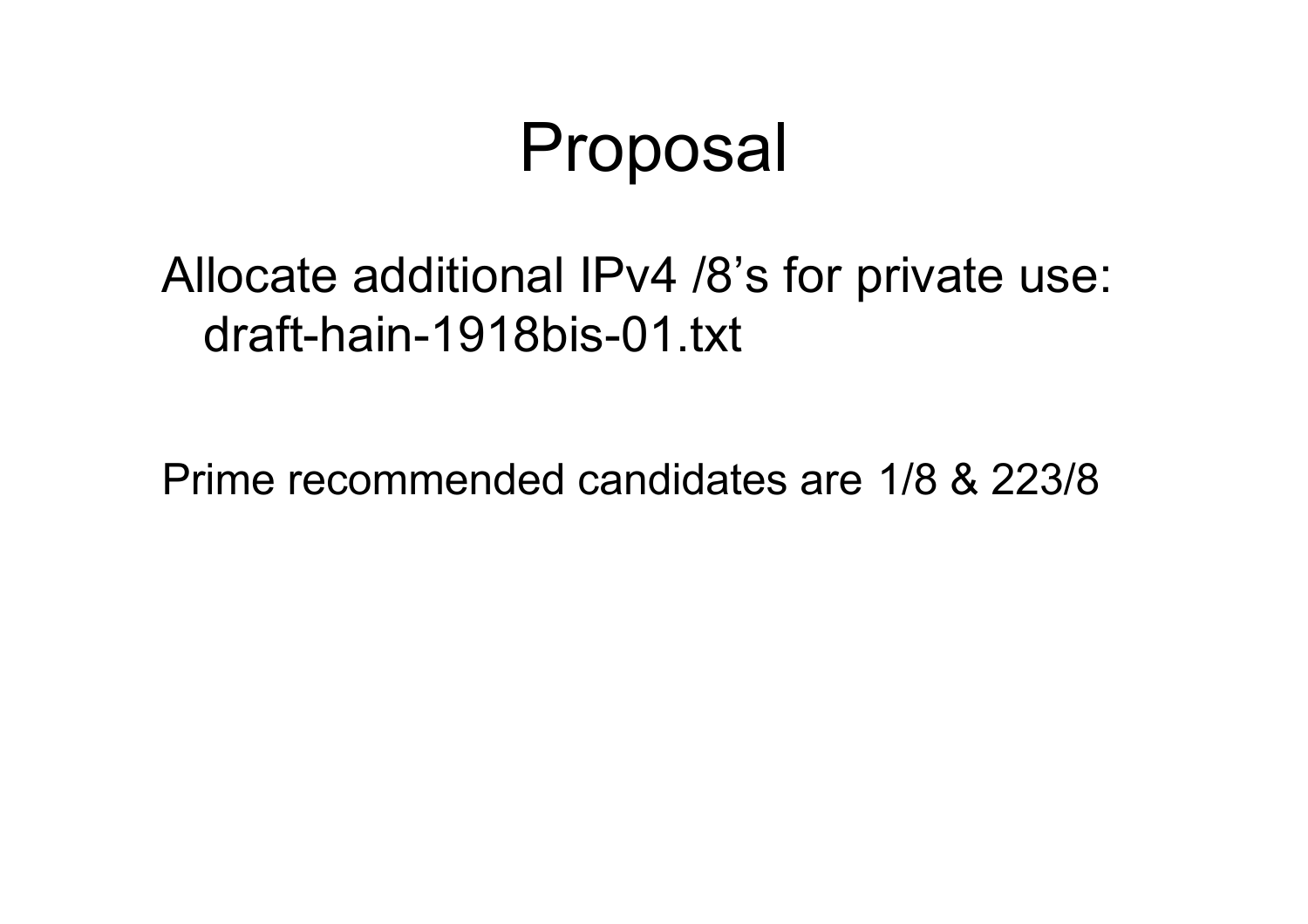# Example

Large network growing at /12 per year will require 3+ years to transition to IPv6 once their application vendors ship using their normal acquisition / testing / deployment process. With less than 3 years left of 1918 space at their current run rate, and vendors just starting to think about adding IPv6 to the applications, they are forced to modify business practices to delay the exhaustion of the available space. The resulting sub-optimal economics of the unnatural business process is a deterrent to further deployment of IP based applications.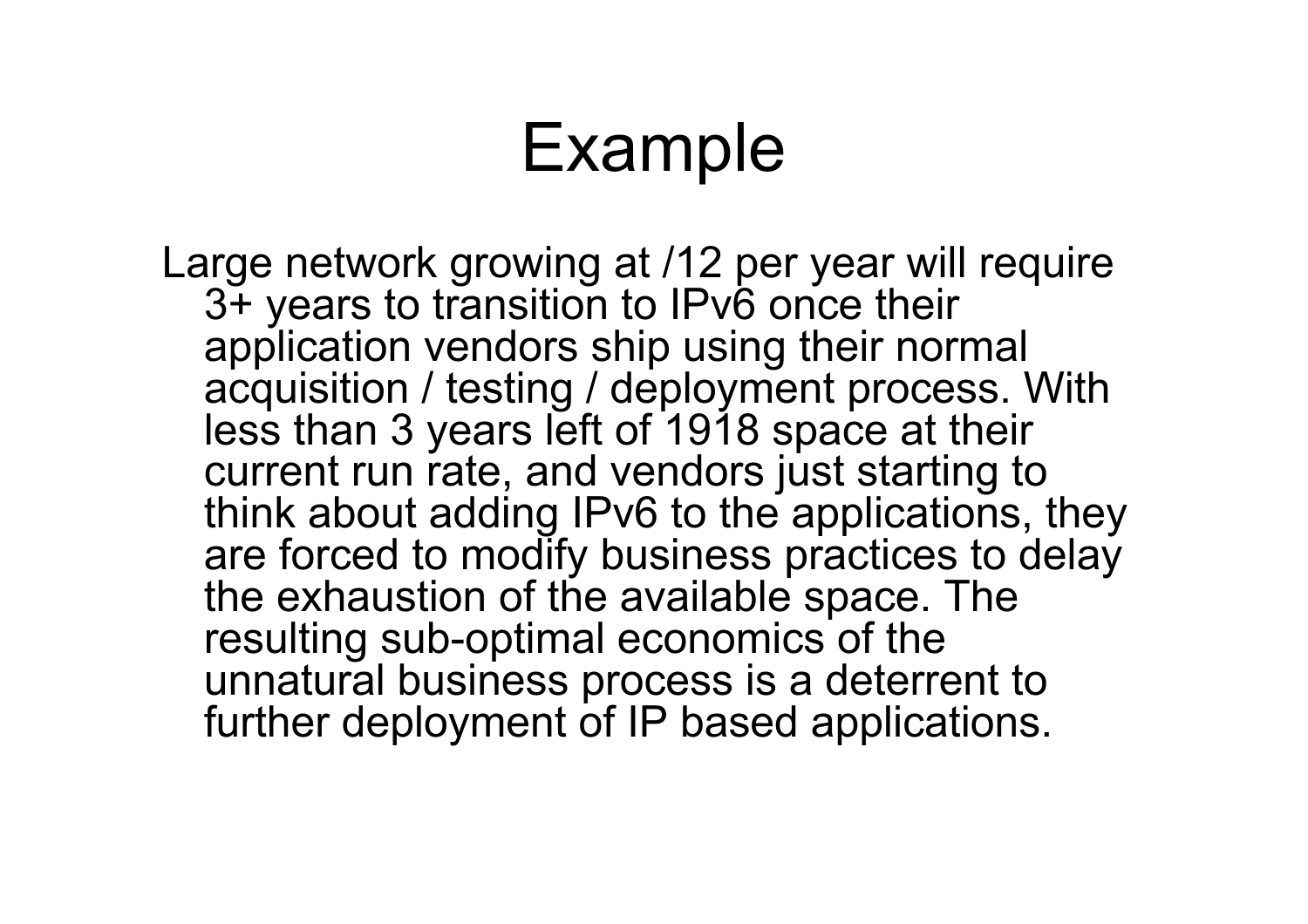# Example

Several Internet access providers have deployed private address space across the upstream side of their CPE for management purposes. With dynamic customer count per aggregation point coupled with multiple addressable entities per CPE device; to manage operational logistics they have reached the point where they need to reuse some address ranges. This overlap creates a burden on operations as they attempt to maintain accurate accounting records and ensure the correct configuration is applied to the overlapped devices.

To illustrate the problem;

Address utilization efficiency for large numbers decreases with topology hierarchies (RFC 3194). For a typical 60% efficiency, 6 million customer devices requires 10 million of the available 16 million in 10.x. With business partner uses in the neighborhood of 4 million, and additional internal services/losses in the neighborhood of 3 million addresses, these providers have already exceeded the capability of the existing space defined in RFC 1918.